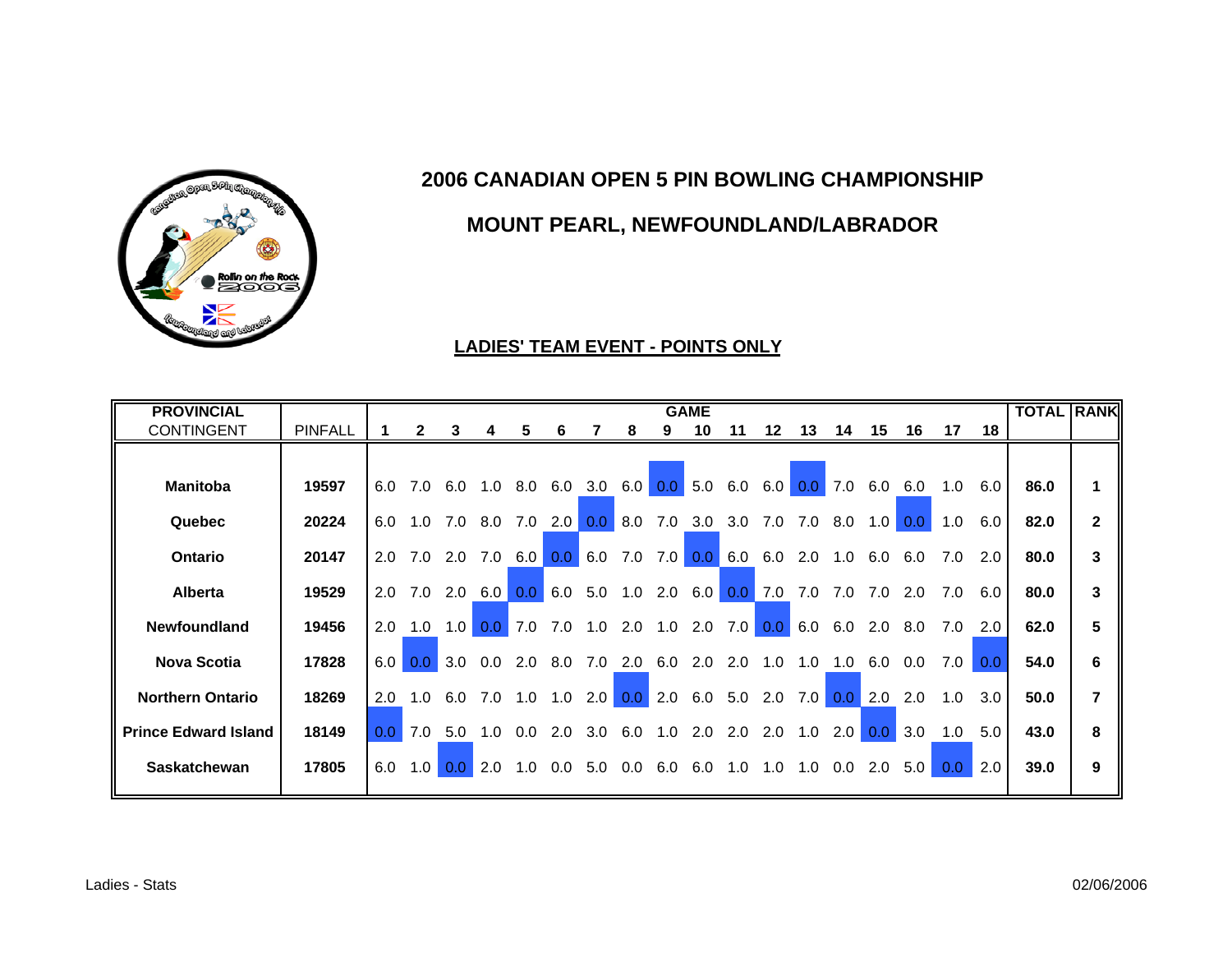

# **MOUNT PEARL, NEWFOUNDLAND/LABRADOR**

#### **LADIES' TEAM STANDINGS - ALBERTA**

| <b>NAME</b>             |        |      |           |           |           |                |           |           |      |           |           |            |           |           |      |             |           |                |           |       | <b>TOTAL AVERAGE</b> |
|-------------------------|--------|------|-----------|-----------|-----------|----------------|-----------|-----------|------|-----------|-----------|------------|-----------|-----------|------|-------------|-----------|----------------|-----------|-------|----------------------|
|                         |        |      | 2         | 3         | 4         | 5              | 6         |           | 8    | 9         | 10        | 11         | 12        | 13        | 14   | 15          | 16        | 17             | 18        |       |                      |
| 331                     | Score  | 103  | 333       | 227       | 128       | $\overline{0}$ | 135       | 317       | 190  | 272       | 267       | $\Omega$   | 338       | 305       | 308  | 277         | 245       | 242            | 313       | 4000  | 277.8                |
| Penny Hephner           | Frames | 3    | 10        | 10        |           | $\overline{0}$ | 4         | 10        | 10   | 10        | 10        | 0          | 10        | 10        | 10   | 10          | 10        | 10             | 10        | 144   |                      |
|                         | Points | 0.0  | 1.0       | 0.0       | 0.0       | 0.0            | 1.0       | 1.0       | 0.0  | 1.0       | 1.0       | 0.0        | 1.0       | 1.0       | 1.0  | 1.0         | 0.0       | 1.0            | 1.0       | 11.0  |                      |
| 332                     | Score  | 119  | 162       | 101       | 235       | $\Omega$       | 246       | 275       | 249  | 196       | 0         | 0          | 228       | 215       | 320  | 271         | 219       | 324            | 210       | 3370  | 242.4                |
| Dianne Violini          | Frames |      | 8         | 4         | 10        | 0              | 10        | 10        | 10   | 10        | 0         | 0          | 10        | 10        | 10   | 10          | 10        | 10             | 10        | 139   |                      |
|                         | Points | 0.0  | 0.0       | 0.0       | 1.0       | 0.0            | 1.0       | 0.0       | 0.0  | 0.0       | 0.0       | 0.0        | 0.0       | 1.0       | 1.0  | 0.0         | 0.0       | 1.0            | 0.0       | 5.0   |                      |
| 333                     | Score  | 229  | 34        | 89        | 252       | $\mathbf 0$    | 266       | 260       | 205  | 124       | 256       | 0          | 268       | 216       | 159  | $\mathbf 0$ | 221       | 232            | 236       | 3047  | 227.4                |
| Michele Cavanagh        | Frames | 10   | 2         | 6         | 10        | $\Omega$       | 10        | 10        | 10   | 7         | 10        | 0          | 10        | 10        | 9    | $\mathbf 0$ | 10        | 10             | 10        | 134   |                      |
|                         | Points | 0.0  | 0.0       | 0.0       | 0.0       | 0.0            | 1.0       | 1.0       | 0.0  | 0.0       | 1.0       | 0.0        | 1.0       |           | 0.0  | 0.0         | 1.0       | 1.0            | 1.0       | 8.0   |                      |
| 334                     | Score  | 324  | 239       | 232       | 232       | $\Omega$       | 195       | 205       | 221  | 231       | 303       | 0          | 233       | 257       | 223  | 242         | 305       | 256            | 317       | 4015  | 250.9                |
| Bobbi Sisko             | Frames | 10   | 10        | 10        | 10        | $\Omega$       | 10        | 10        | 10   | 10        | 10        | 0          | 10        | 10        | 10   | 10          | 10        | 10             | 10        | 160   |                      |
|                         | Points | 1.0  | 1.0       | 1.0       | 1.0       | 0.0            | 0.0       | 0.0       | 1.0  | 0.0       | 1.0       | 0.0        | 1.0       | 1.0       | 1.0  | 1.0         | 1.0       | 1.0            | 1.0       | 13.0  |                      |
| 335                     | Score  | 308  | 278       | 224       | 250       | $\Omega$       | 188       | 63        | 121  | 261       | 213       | 0          | 0         | 60        | 252  | 330         | 71        | 60             | 241       | 2920  | 239.3                |
| <b>Torrie Hinzman</b>   | Frames | 10   | 10        | 10        | 10        | 0              | 10        | 5         | 5    | 10        | 10        | 0          | 0         | 4         | 10   | 10          | 5         | 3              | 10        | 122   |                      |
|                         | Points | 1.0  | 1.0       | 1.0       | 1.0       | 0.0            | 0.0       | 0.0       | 0.0  | 1.0       | 0.0       | 0.0        | 0.0       | 0.0       | 1.0  | 1.0         | 0.0       | 0.0            | 0.0       | 7.0   |                      |
| 336                     | Score  | 242  | 270       | 206       | 75        | 0              | 99        | 98        | 71   | 54        | 253       | 0          | 303       | 100       | 15   | 202         | 70        | 119            | 0         | 2177  | 215.5                |
| Susan Gartry            | Frames | 10   | 10        | 10        | 3         | $\Omega$       | 6         | 5         | 5    | 3         | 10        | 0          | 10        | 6         |      | 10          | 5         | $\overline{7}$ | 0         | 101   |                      |
|                         | Points | 0.0  | 1.0       | 0.0       | 0.0       | 0.0            | 0.0       | 0.0       | 0.0  | 0.0       | 0.0       | 0.0        | 1.0       | 0.0       | 0.0  | 1.0         | 0.0       | 0.0            | 0.0       | 3.0   |                      |
| <b>Total Score</b>      |        | 1325 | 1316      | 1079      | 172       | 0              | 1129      | 1218      | 1057 | 138<br>1  | 1292      | 0          | 1370      | 1153      | 1277 | 1322        | 131       | 233            | 1317      | 19529 | 244.11               |
| <b>Total Frames</b>     |        | 50   | 50        | 50        | 50        | 0              | 50        | 50        | 50   | 50        | 50        | 0          | 50        | 50        | 50   | 50          | 50        | 50             | 50        | 800   |                      |
| <b>Match Points</b>     |        | 2.0  | 4.0       | 2.0       | 3.0       | 0.0            | 3.0       | 2.0       | 1.0  | 2.0       | 3.0       | 0.0        | 4.0       | 4.0       | 4.0  | 4.0         | 2.0       | 4.0            | 3.0       | 47.0  |                      |
| <b>Game Points</b>      |        | 0.0  | 3.0       | 0.0       | 3.0       | 1.5            | 3.0       | 3.0       | 0.0  | 0.0       | 3.0       | 1.5        | 3.0       | 3.0       | 3.0  | 3.0         | 0.0       | 3.0            | 3.0       | 36.0  |                      |
| <b>Total Points</b>     |        | 2.0  | 7.0       | 2.0       | 6.0       | 1.5            | 6.0       | 5.0       | 1.0  | 2.0       | 6.0       | 1.5        | 7.0       | 7.0       | 7.0  | 7.0         | 2.0       | 7.0            | 6.0       | 83.0  |                      |
| <b>Opponents</b>        |        | QC   | <b>NL</b> | <b>NO</b> | <b>SK</b> | <b>BYE</b>     | <b>PE</b> | <b>MB</b> | ON   | <b>NS</b> | <b>PE</b> | <b>BYE</b> | <b>SK</b> | <b>NS</b> | ON   | QC          | <b>MB</b> | <b>NO</b>      | <b>NL</b> |       |                      |
| <b>Total Score</b>      |        | 1352 | 1190      | 1189      | 165       | 0              | 1073      | 143       | 251  | 168       | 172       | 0          | 1103      | 987       | 111  | 1200        | 1283      | 1104           | 1200      | 18697 |                      |
|                         |        |      |           |           |           |                |           |           |      |           |           |            |           |           |      |             |           |                |           |       |                      |
| <b>Total Points Won</b> |        | 6    |           | 6         | 2         | 0              | 2         | 3         |      | 6         | 2         | 0          |           |           |      |             | 6         |                | 2         | 48.0  |                      |

**COACH**

**<sup>330</sup> Ken Kurtz**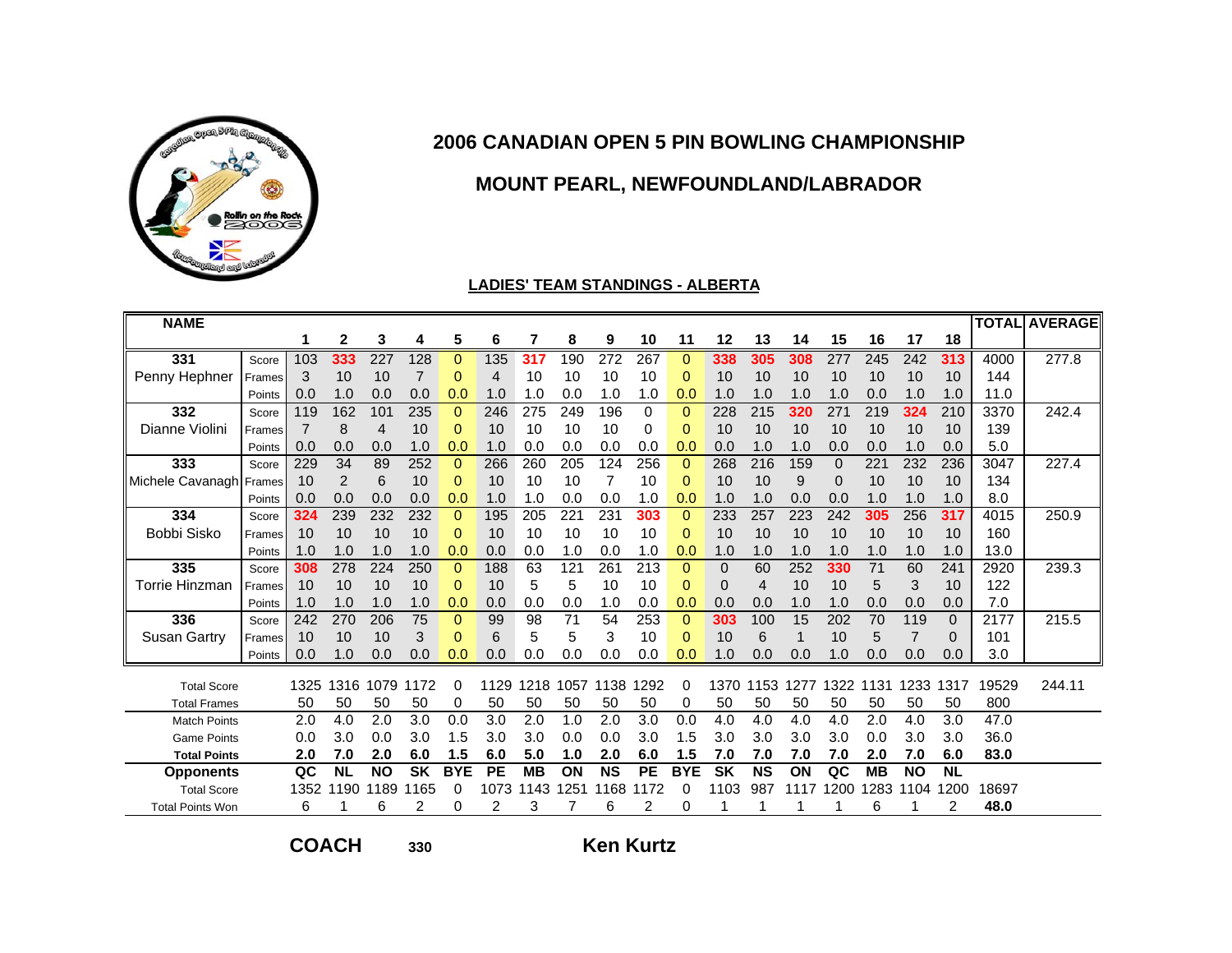

### **MOUNT PEARL, NEWFOUNDLAND/LABRADOR**

#### **LADIES' TEAM STANDINGS - MANITOBA**

| <b>NAME</b>             |        |           |           |      |                 |           |              |      |                  |              | <b>GAME</b>      |           |           |                |           |           |          |      |           | <b>TOTAL</b> | <b>AVERAGE</b> |
|-------------------------|--------|-----------|-----------|------|-----------------|-----------|--------------|------|------------------|--------------|------------------|-----------|-----------|----------------|-----------|-----------|----------|------|-----------|--------------|----------------|
|                         |        |           | 2         | 3    | 4               | 5         | 6            |      | 8                | 9            | 10               | 11        | 12        | 13             | 14        | 15        | 16       | 17   | 18        |              |                |
| 531                     | Score  | 65        | 228       | 89   | $\overline{34}$ | 200       | 307          | 196  | $\overline{210}$ | $\Omega$     | $\overline{272}$ | 353       | 277       | $\Omega$       | 245       | 282       | 236      | 182  | 286       | 3462         | 250.9          |
| Karen Armstrong         | Frames | 3         | 10        | 6    | 2               | 10        | 10           | 7    | 10               | $\Omega$     | 10               | 10        | 10        | 0              | 10        | 10        | 10       | 10   | 10        | 138          |                |
|                         | Points | 0.0       | 1.0       | 0.0  | 0.0             | 1.0       | 1.0          | 1.0  | 1.0              | 0.0          | 1.0              | 1.0       | 1.0       | 0.0            | 1.0       | 1.0       | 1.0      | 0.0  | 1.0       | 12.0         |                |
| 532                     | Score  | 279       | 104       | 129  | 199             | 271       | 304          | 217  | 268              | $\Omega$     | 258              | 268       | 359       | $\Omega$       | 288       | 268       | 175      | 118  | 218       | 3723         | 256.8          |
| Jennifer Hunt           | Frames | 10        | 7         | 4    | 10              | 10        | 10           | 10   | 10               | $\Omega$     | 10               | 10        | 10        | $\Omega$       | 10        | 10        | 10       | 4    | 10        | 145          |                |
|                         | Points | 1.0       | 0.0       | 1.0  | 0.0             | 1.0       | 1.0          | 1.0  | 1.0              | 0.0          | 1.0              | 1.0       | 1.0       | 0.0            | 1.0       | 1.0       | 0.0      | 0.0  | 0.0       | 11.0         |                |
| 533                     | Score  | 272       | 264       | 289  | 260             | 263       | 217          | 287  | 282              | $\mathbf{0}$ | 314              | 203       | 259       | $\mathbf{0}$   | 178       | 281       | 375      | 254  | 246       | 4244         | 265.3          |
| Sandi Anderson          | Frames | 10        | 10        | 10   | 10              | 10        | 10           | 10   | 10               | $\Omega$     | 10               | 10        | 10        | $\mathbf{0}$   | 10        | 10        | 10       | 10   | 10        | 160          |                |
|                         | Points | 1.0       | 1.0       | 1.0  | 0.0             | 1.0       | 0.0          | 1.0  | 1.0              | 0.0          | 0.0              | 1.0       | 0.0       | 0.0            | 0.0       | 0.0       | 1.0      | 1.0  | 1.0       | 10.0         |                |
| 534                     | Score  | 142       | 210       | 289  | 206             | 263       | 326          | 211  | 278              | $\Omega$     | 253              | 234       | 209       | $\Omega$       | 137       | $\Omega$  | 213      | 244  | 324       | 3539         | 244.1          |
| Janna Alblas            | Frames | 7         | 10        | 10   | 10              | 10        | 10           | 10   | 10               | 0            | 10               | 10        | 10        | 0              | 8         | 0         | 10       | 10   | 10        | 145          |                |
|                         | Points | 1.0       | 1.0       | 1.0  | 0.0             | 1.0       | 1.0          | 0.0  | 0.0              | 0.0          | 0.0              | 0.0       | 1.0       | 0.0            | 1.0       | 0.0       | 0.0      | 0.0  | 1.0       | 8.0          |                |
| 535                     | Score  | 202       | 70        | 188  | 244             | 220       | $\mathbf{0}$ | 199  | 198              | $\Omega$     | 0                | 218       | 0         | $\Omega$       | 329       | 222       | 284      | 101  | 85        | 2560         | 222.6          |
| Lorie Chaikowski        | Frames | 10        | 3         | 10   | 10              | 10        | 0            | 10   | 10               | 0            | 0                | 10        | 0         | $\overline{0}$ | 10        | 10        | 10       | 6    | 6         | 115          |                |
|                         | Points | 0.0       | 0.0       | 0.0  | 1.0             | 1.0       | 0.0          | 0.0  | 0.0              | 0.0          | 0.0              | 0.0       | 0.0       | 0.0            | 1.0       | 1.0       | 1.0      | 0.0  | 0.0       | 5.0          |                |
| 536                     | Score  | 246       | 246       | 217  | 147             | $\Omega$  | 190          | 33   | 0                | $\Omega$     | 209              | 0         | 212       | $\Omega$       | 30        | 213       | $\Omega$ | 223  | 103       | 2069         | 213.3          |
| Dawna Proulx            | Frames | 10        | 10        | 10   | 8               | 0         | 10           | 3    | 0                | $\Omega$     | 10               | 0         | 10        | $\mathbf 0$    | 2         | 10        | $\Omega$ | 10   | 4         | 97           |                |
|                         | Points | 0.0       | 1.0       | 0.0  | 0.0             | 0.0       | 0.0          | 0.0  | 0.0              | 0.0          | 0.0              | 0.0       | 0.0       | 0.0            | 0.0       | 0.0       | 0.0      | 0.0  | 0.0       | 1.0          |                |
|                         |        |           |           |      |                 |           |              |      |                  |              |                  |           |           |                |           |           |          |      |           |              |                |
| <b>Total Score</b>      |        | 1206      | 1122      | 1201 | 1090            | 1217      | 1344         | 1143 | 1236             | $\Omega$     | 1306             | 1276      | 1316      | 0              | 1207      | 1266      | 1283     | 1122 | 1262      | 19597        | 245.0          |
| <b>Total Frames</b>     |        | 50        | 50        | 50   | 50              | 50        | 50           | 50   | 50               | 0            | 50               | 50        | 50        | 0              | 50        | 50        | 50       | 50   | 50        | 800          |                |
| <b>Match Points</b>     |        | 3.0       | 4.0       | 3.0  | 1.0             | 5.0       | 3.0          | 3.0  | 3.0              | 0.0          | 2.0              | 3.0       | 3.0       | 0.0            | 4.0       | 3.0       | 3.0      | 1.0  | 3.0       | 47.0         |                |
| <b>Game Points</b>      |        | 3.0       | 3.0       | 3.0  | 0.0             | 3.0       | 3.0          | 0.0  | 3.0              | 1.5          | 3.0              | 3.0       | 3.0       | 1.5            | 3.0       | 3.0       | 3.0      | 0.0  | 3.0       | 42.0         |                |
| <b>Total Points</b>     |        | 6.0       | 7.0       | 6.0  | 1.0             | 8.0       | 6.0          | 3.0  | 6.0              | 1.5          | 5.0              | 6.0       | 6.0       | 1.5            | 7.0       | 6.0       | 6.0      | 1.0  | 6.0       | 89.0         |                |
| <b>Opponents</b>        |        | <b>NL</b> | <b>SK</b> | ON   | <b>NO</b>       | <b>PE</b> | QC           | AB   | <b>NS</b>        | <b>BYE</b>   | QC               | <b>PE</b> | <b>NO</b> | <b>BYE</b>     | <b>NS</b> | <b>NL</b> | AB       | ON   | <b>SK</b> |              |                |
| <b>Total Score</b>      |        | 1180      | 1001      | 1157 | 1281            | 928       | 1192         | 1218 | 1217             | 0            | 1278             | 1268      | 1151      | 0              | 1026      | 1126      | 131      | 1283 | 1078      | 18515        |                |
| <b>Total Points Won</b> |        | 2         |           |      |                 | $\Omega$  | 2            | 5    | 2                | $\Omega$     | 3                | 2         | 2         | 0              |           |           | 2        |      | 2         | 42.0         |                |

**COACH**

**530**

**Tim Hooper**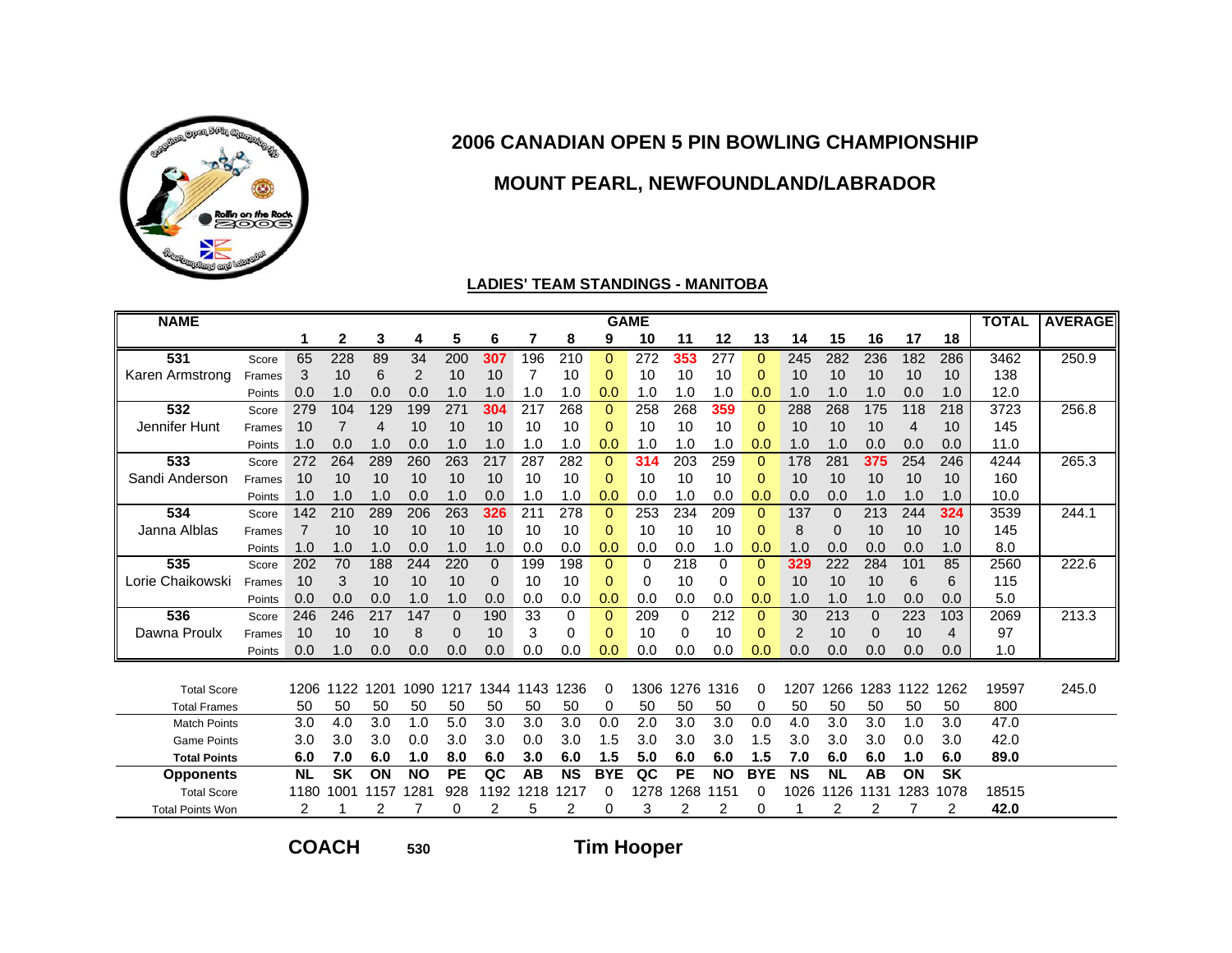

### **MOUNT PEARL, NEWFOUNDLAND/LABRADOR**

#### **LADIES' TEAM STANDINGS - NEWFOUNDLAND**

| <b>NAME</b>             |        |           |              |      |                |           |                |           |           |          |                |           |              |      |             |           |              |              |              | <b>TOTAL</b> | <b>AVERAGE</b> |
|-------------------------|--------|-----------|--------------|------|----------------|-----------|----------------|-----------|-----------|----------|----------------|-----------|--------------|------|-------------|-----------|--------------|--------------|--------------|--------------|----------------|
|                         |        |           | $\mathbf{2}$ | 3    | 4              | 5         | 6              | 7         | 8         | 9        | 10             | 11        | 12           | 13   | 14          | 15        | 16           | 17           | 18           |              |                |
| 1131                    | Score  | 192       | 308          | 214  | $\mathbf{0}$   | 273       | 253            | 211       | 283       | 250      | 336            | 287       | $\Omega$     | 320  | 330         | 322       | 273          | 296          | 266          | 4414         | 275.9          |
| Susan Holloway          | Frames | 10        | 10           | 10   | $\Omega$       | 10        | 10             | 10        | 10        | 10       | 10             | 10        | $\Omega$     | 10   | 10          | 10        | 10           | 10           | 10           | 160          |                |
|                         | Points | 0.0       | 1.0          | 0.0  | 0.0            | 1.0       | 1.0            | 0.0       | 0.0       | 0.0      | 0.0            | 1.0       | 0.0          | 1.0  | 1.0         | 1.0       | 1.0          | 1.0          | 1.0          | 10.0         |                |
| 1132                    | Score  | 199       | $\mathbf{0}$ | 278  | $\mathbf{0}$   | 260       | 235            | 198       | 223       | 262      | 132            | 0         | 0            | 235  | 194         | 300       | 223          | 228          | 196          | 3163         | 229.2          |
| Gillian Russell         | Frames | 10        | $\mathbf{0}$ | 10   | 0              | 10        | 10             | 10        | 10        | 10       | 8              | 0         | 0            | 10   | 10          | 10        | 10           | 10           | 10           | 138          |                |
|                         | Points | 0.0       | 0.0          | 1.0  | 0.0            | 1.0       | 1.0            | 0.0       | 1.0       | 0.0      | 0.0            | 0.0       | 0.0          | 0.0  | 0.0         | 1.0       | 1.0          | 0.0          | 0.0          | 6.0          |                |
| 1133                    | Score  | 273       | 232          | 252  | $\overline{0}$ | 231       | 282            | 219       | 278       | 329      | 206            | 222       | $\Omega$     | 218  | 259         | 204       | 234          | 286          | 254          | 3979         | 248.7          |
| Keri Garland            | Frames | 10        | 10           | 10   | $\Omega$       | 10        | 10             | 10        | 10        | 10       | 10             | 10        | 0            | 10   | 10          | 10        | 10           | 10           | 10           | 160          |                |
|                         | Points | 0.0       | 0.0          | 0.0  | 0.0            | 1.0       | 1.0            | 1.0       | 1.0       | 0.0      | 0.0            | 1.0       | 0.0          | 1.0  | 1.0         | 0.0       | 1.0          | 1.0          | 0.0          | 9.0          |                |
| 1134                    | Score  | 0         | 204          | 96   | $\Omega$       | 125       | 256            | 181       | 48        | 251      | 218            | 326       | $\Omega$     | 237  | 201         | 135       | 308          | 220          | 229          | 3035         | 235.3          |
| <b>Kala Hoskins</b>     | Frames | $\Omega$  | 10           | 5    | $\mathbf{0}$   | 4         | 10             | 10        | 2         | 10       | 10             | 10        | $\Omega$     | 10   | 10          | 8         | 10           | 10           | 10           | 129          |                |
|                         | Points | 0.0       | 0.0          | 0.0  | 0.0            | 1.0       | 1.0            | 0.0       | 0.0       | 0.0      | 1.0            | 1.0       | 0.0          | 1.0  | 0.0         | 0.0       | 1.0          | 1.0          | 0.0          | 7.0          |                |
| 1135                    | Score  | 282       | 198          | 124  | $\mathbf{0}$   | 206       | 191            | $\Omega$  | 214       | 258      | 304            | 187       | $\Omega$     | 100  | 316         | 150       | 270          | 254          | 255          | 3309         | 238.1          |
| Lesley Boland           | Frames | 10        | 10           | 5    | $\overline{0}$ | 10        | 10             | 0         | 10        | 10       | 10             | 10        | $\Omega$     | 4    | 10          | 10        | 10           | 10           | 10           | 139          |                |
|                         | Points | 1.0       | 0.0          | 0.0  | 0.0            | 0.0       | 0.0            | 0.0       | 0.0       | 1.0      | 1.0            | 0.0       | 0.0          | 0.0  | 1.0         | 0.0       | 1.0          | 1.0          | 1.0          | 7.0          |                |
| 1136                    | Score  | 234       | 248          | 222  | $\mathbf{0}$   | 85        | $\overline{0}$ | 196       | 158       | 0        | 26             | 262       | $\mathbf{0}$ | 110  | $\mathbf 0$ | 15        | $\mathbf{0}$ | $\mathbf{0}$ | $\mathbf{0}$ | 1556         | 210.3          |
| Bev Dowden              | Frames | 10        | 10           | 10   | $\Omega$       | 6         | $\Omega$       | 10        | 8         | $\Omega$ | $\overline{2}$ | 10        | 0            | 6    | $\Omega$    | 2         | $\Omega$     | $\Omega$     | $\Omega$     | 74           |                |
|                         | Points | 1.0       | 0.0          | 0.0  | 0.0            | 0.0       | 0.0            | 0.0       | 0.0       | 0.0      | 0.0            | 1.0       | 0.0          | 0.0  | 0.0         | 0.0       | 0.0          | 0.0          | 0.0          | 2.0          |                |
|                         |        |           |              |      |                |           |                |           |           |          |                |           |              |      |             |           |              |              |              |              |                |
| <b>Total Score</b>      |        | 1180      | 1190         | 1186 | 0              | 1180      | 1217           | 1005      | 1204      | 1350     | 1222           | 1284      | 0            | 1220 | 1300        | 1126      | 1308         | 1284         | 1200         | 19456        | 243.2          |
| <b>Total Frames</b>     |        | 50        | 50           | 50   | 0              | 50        | 50             | 50        | 50        | 50       | 50             | 50        | 0            | 50   | 50          | 50        | 50           | 50           | 50           | 800          |                |
| <b>Match Points</b>     |        | 2.0       | 1.0          | 1.0  | 0.0            | 4.0       | 4.0            | 1.0       | 2.0       | 1.0      | 2.0            | 4.0       | 0.0          | 3.0  | 3.0         | 2.0       | 5.0          | 4.0          | 2.0          | 41.0         |                |
| <b>Game Points</b>      |        | 0.0       | 0.0          | 0.0  | 1.5            | 3.0       | 3.0            | 0.0       | 0.0       | 0.0      | 0.0            | 3.0       | 1.5          | 3.0  | 3.0         | 0.0       | 3.0          | 3.0          | 0.0          | 24.0         |                |
| <b>Total Points</b>     |        | 2.0       | 1.0          | 1.0  | 1.5            | 7.0       | 7.0            | 1.0       | 2.0       | 1.0      | 2.0            | 7.0       | 1.5          | 6.0  | 6.0         | 2.0       | 8.0          | 7.0          | 2.0          | 65.0         |                |
| <b>Opponents</b>        |        | <b>MB</b> | AB           | QC   | <b>BYE</b>     | <b>SK</b> | <b>NO</b>      | <b>NS</b> | <b>PE</b> | ON       | <b>NO</b>      | <b>SK</b> | <b>BYE</b>   | ON   | <b>PE</b>   | <b>MB</b> | <b>NS</b>    | QC           | AB           |              |                |
| <b>Total Score</b>      |        | 1206      | 1316         | 1381 | 0              | 1035      | 1057           | 1198      | 1302      | 1529     | 1247           | 102<br>1  | 0            | 1218 | 1157        | 1266      | 901          | 1130         | 1317         | 19362        |                |
| <b>Total Points Won</b> |        | 6         |              |      | 0              |           |                |           | 6         |          | 6              |           | 0            | 2    | 2           | 6         | 0            |              | 6            | 66.0         |                |

**COACH**

**<sup>1130</sup> Jim Bursey**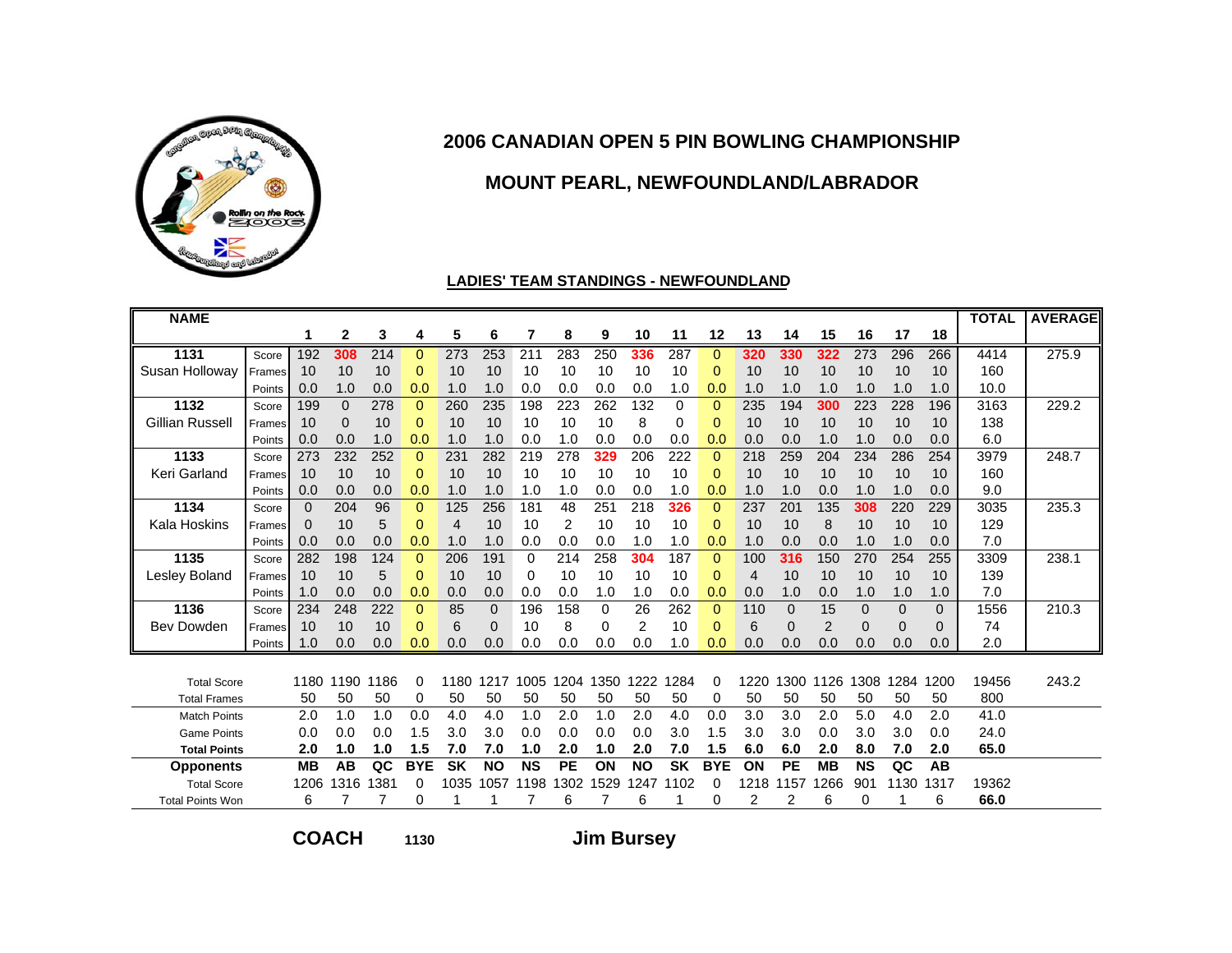

### **MOUNT PEARL, NEWFOUNDLAND/LABRADOR**

#### **LADIES' TEAM STANDINGS - NORTHERN ONTARIO**

| <b>NAME</b>             |        |           |              |              |                |      |             |      |              |                | <b>GAME</b> |             |           |              |              |                |      |             |                | <b>TOTAL</b> | <b>AVERAGE</b> |
|-------------------------|--------|-----------|--------------|--------------|----------------|------|-------------|------|--------------|----------------|-------------|-------------|-----------|--------------|--------------|----------------|------|-------------|----------------|--------------|----------------|
|                         |        |           | $\mathbf{2}$ | 3            | 4              | 5    | 6           | 7    | 8            | 9              | 10          | 11          | 12        | 13           | 14           | 15             | 16   | 17          | 18             |              |                |
| 731                     | Score  | 163       | 209          | 196          | 70             | 219  | 222         | 323  | $\Omega$     | 279            | 133         | $\mathbf 0$ | 201       | 259          | $\Omega$     | 215            | 241  | 213         | 228            | 3171         | 226.5          |
| Lynn Gosselin           | Frames | 10        | 10           | 10           | 3              | 10   | 10          | 10   | 0            | 10             | 7           | 0           | 10        | 10           | 0            | 10             | 10   | 10          | 10             | 140          |                |
|                         | Points | 1.0       | 0.0          | 0.0          | 1.0            | 0.0  | 1.0         | 0.0  | 0.0          | 1.0            | 1.0         | 0.0         | 0.0       | 1.0          | 0.0          | 0.0            | 1.0  | 0.0         | 1.0            | 8.0          |                |
| 732                     | Score  | 204       | 259          | 288          | 256            | 168  | 197         | 164  | $\mathbf{0}$ | 43             | 274         | 253         | 212       | 225          | $\Omega$     | 238            | 61   | $\Omega$    | 181            | 3023         | 223.9          |
| Tara Robson             | Frames | 10        | 10           | 10           | 10             | 10   | 10          | 8    | $\Omega$     | $\overline{2}$ | 10          | 10          | 10        | 10           | $\Omega$     | 10             | 5    | $\mathbf 0$ | 10             | 135          |                |
|                         | Points | 0.0       | 0.0          | 1.0          | 1.0            | 0.0  | 0.0         | 0.0  | 0.0          | 0.0            | 1.0         | 1.0         | 0.0       | 1.0          | 0.0          | 0.0            | 0.0  | 0.0         | 0.0            | 5.0          |                |
| 733                     | Score  | 285       | 225          | 296          | 303            | 213  | 211         | 276  | $\mathbf{0}$ | 264            | 360         | 284         | 277       | 309          | $\mathbf{0}$ | 255            | 240  | 187         | 189            | 4174         | 260.9          |
| Chantal Laframboise     | Frames | 10        | 10           | 10           | 10             | 10   | 10          | 10   | $\Omega$     | 10             | 10          | 10          | 10        | 10           | $\Omega$     | 10             | 10   | 10          | 10             | 160          |                |
|                         | Points | 0.0       | 0.0          | 1.0          | 1.0            | 0.0  | 0.0         | 1.0  | 0.0          | 1.0            | 1.0         | 1.0         | 1.0       | 1.0          | 0.0          | 1.0            | 0.0  | 0.0         | 0.0            | 9.0          |                |
| 734                     | Score  | 201       | 132          | $\mathbf{0}$ | 234            | 234  | 214         | 223  | $\mathbf{0}$ | 201            | 214         | 198         | $\Omega$  | 223          | $\mathbf{0}$ | 153            | 126  | 207         | 210            | 2770         | 211.5          |
| Paula McNamara          | Frames | 10        | 8            | 0            | 10             | 10   | 10          | 10   | 0            | 10             | 10          | 10          | $\Omega$  | 10           | 0            | 8              | 5    | 10          | 10             | 131          |                |
|                         | Points | 1.0       | 0.0          | 0.0          | 0.0            | 1.0  | 0.0         | 0.0  | 0.0          | 0.0            | 0.0         | 0.0         | 0.0       | 1.0          | 0.0          | 0.0            | 0.0  | 0.0         | 1.0            | 4.0          |                |
| 735                     | Score  | 104       | 221          | 198          | 288            | 81   | $\Omega$    | 212  | $\Omega$     | 160            | 55          | 199         | 265       | 220          | $\Omega$     | 35             | 248  | 298         | 274            | 2858         | 234.3          |
| Kelly McNamara          | Frames | 4         | 10           | 10           | 10             | 5    | $\mathbf 0$ | 10   | 0            | 8              | 3           | 10          | 10        | 10           | $\Omega$     | $\overline{2}$ | 10   | 10          | 10             | 122          |                |
|                         | Points | 0.0       | 1.0          | 0.0          | 1.0            | 0.0  | 0.0         | 1.0  | 0.0          | 0.0            | 0.0         | 0.0         | 1.0       | 0.0          | 0.0          | 0.0            | 1.0  | 1.0         | 1.0            | 7.0          |                |
| 736                     | Score  | 102       | 25           | 211          | 130            | 82   | 213         | 40   | $\mathbf{0}$ | 231            | 211         | 230         | 196       | $\mathbf{0}$ | $\Omega$     | 214            | 189  | 199         | $\Omega$       | 2273         | 202.9          |
| Maija Holla             | Frames | 6         | 2            | 10           | $\overline{7}$ | 5    | 10          | 2    | 0            | 10             | 10          | 10          | 10        | 0            | $\Omega$     | 10             | 10   | 10          | $\overline{0}$ | 112          |                |
|                         | Points | 0.0       | 0.0          | 1.0          | 0.0            | 0.0  | 0.0         | 0.0  | 0.0          | 0.0            | 0.0         | 0.0         | 0.0       | 0.0          | 0.0          | 1.0            | 0.0  | 0.0         | 0.0            | 2.0          |                |
|                         |        |           |              |              |                |      |             |      |              |                |             |             |           |              |              |                |      |             |                |              |                |
| <b>Total Score</b>      |        | 1059      | 1071         | 1189         | 1281           | 997  | 1057        | 1238 | 0            | 1178           | 1247        | 1164        | 1151      | 1236         | 0            | 1110           | 1105 | 1104        | 1082           | 18269        | 228.4          |
| <b>Total Frames</b>     |        | 50        | 50           | 50           | 50             | 50   | 50          | 50   | 0            | 50             | 50          | 50          | 50        | 50           | 0            | 50             | 50   | 50          | 50             | 800          |                |
| <b>Match Points</b>     |        | 2.0       | 1.0          | 3.0          | 4.0            | 1.0  | 1.0         | 2.0  | 0.0          | 2.0            | 3.0         | 2.0         | 2.0       | 4.0          | 0.0          | 2.0            | 2.0  | 1.0         | 3.0            | 35.0         |                |
| <b>Game Points</b>      |        | 0.0       | 0.0          | 3.0          | 3.0            | 0.0  | 0.0         | 0.0  | 1.5          | 0.0            | 3.0         | 3.0         | 0.0       | 3.0          | 1.5          | 0.0            | 0.0  | 0.0         | 0.0            | 18.0         |                |
| <b>Total Points</b>     |        | 2.0       | 1.0          | 6.0          | 7.0            | 1.0  | 1.0         | 2.0  | 1.5          | 2.0            | 6.0         | 5.0         | 2.0       | 7.0          | 1.5          | 2.0            | 2.0  | 1.0         | 3.0            | 53.0         |                |
| <b>Opponents</b>        |        | <b>NS</b> | <b>PE</b>    | AB           | <b>MB</b>      | QC   | <b>NL</b>   | ON   | <b>BYE</b>   | <b>SK</b>      | <b>NL</b>   | QC          | <b>MB</b> | <b>SK</b>    | <b>BYE</b>   | <b>NS</b>      | ON   | AB          | <b>PE</b>      |              |                |
| <b>Total Score</b>      |        | 1102      | 1196         | 1079         | 1090           | 1172 | 1217        | 1351 | 0            | 1197           | 1222        | 126<br>1    | 1316      | 1099         | 0            | 1254           | 1117 | 1233        | 1106           | 18877        |                |
| <b>Total Points Won</b> |        | 6         |              | 2            |                |      |             | 6    | 0            | 6              | 2           | 3           | 6         |              | 0            | 6              | 6    |             | 5              | 78.0         |                |

**COACH**

**<sup>730</sup> Bill Mitchell**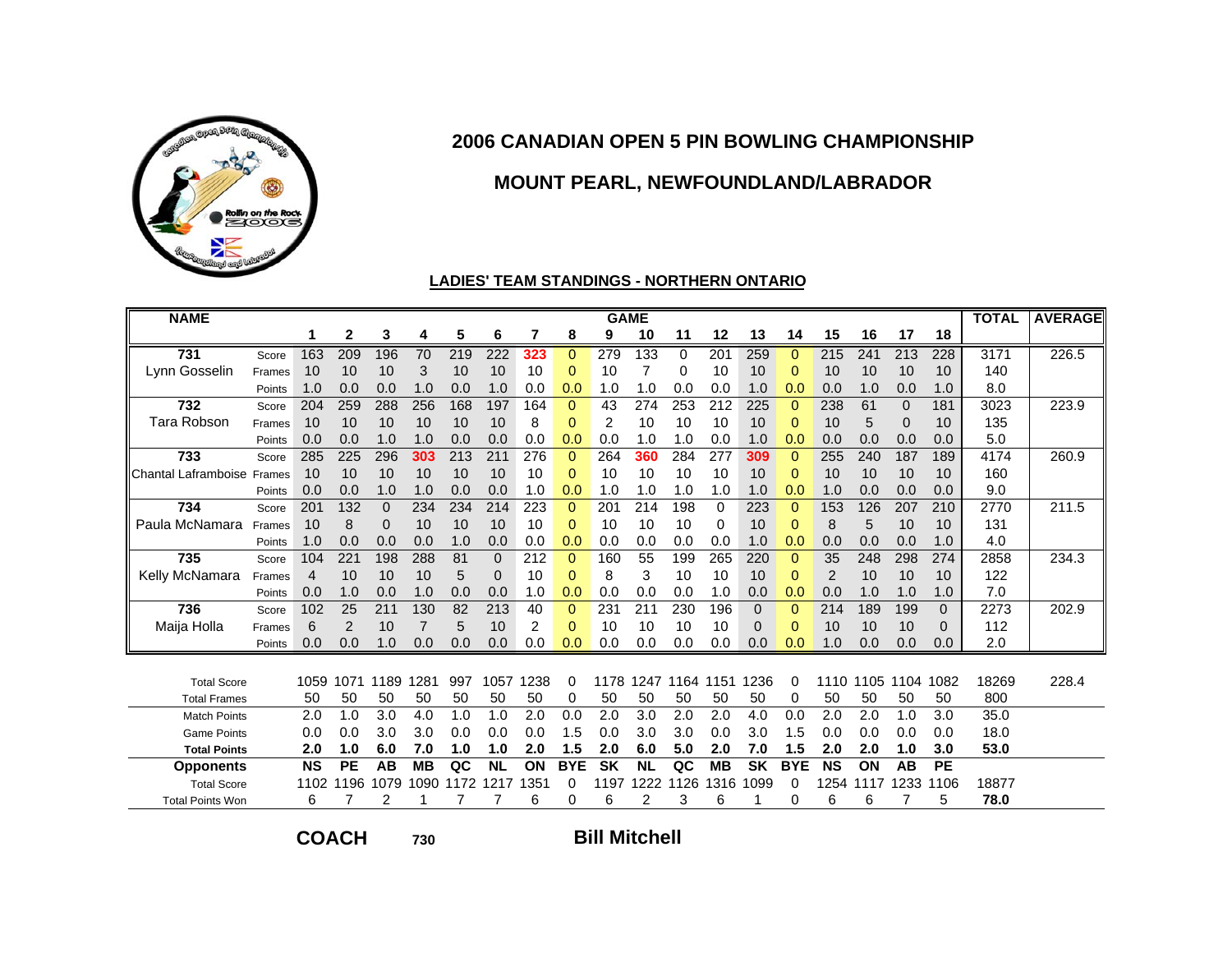

### **MOUNT PEARL, NEWFOUNDLAND/LABRADOR**

#### **LADIES' TEAM STANDINGS - NOVA SCOTIA**

| <b>NAME</b>               |        |           |              |           |      |          |              |           |           |      | <b>GAME</b> |      |      |                |           |           |           |              |              | <b>TOTAL</b> | <b>AVERAGE</b> |
|---------------------------|--------|-----------|--------------|-----------|------|----------|--------------|-----------|-----------|------|-------------|------|------|----------------|-----------|-----------|-----------|--------------|--------------|--------------|----------------|
|                           |        | 1         | $\mathbf{2}$ | 3         | 4    | 5        | 6            | 7         | 8         | 9    | 10          | 11   | 12   | 13             | 14        | 15        | 16        | 17           | 18           |              |                |
| 931                       | Score  | 143       | $\Omega$     | 229       | 44   | $\Omega$ | 249          | 202       | 74        | 85   | 60          | 265  | 196  | 178            | 75        | $\Omega$  | 38        | $\mathbf{0}$ | $\Omega$     | 1838         | 199.8          |
| Joanne Blades             | Frames | 9         | $\Omega$     | 10        | 4    | $\Omega$ | 10           | 10        | 4         | 5    | 2           | 10   | 10   | 10             | 5         | 0         | 3         | 0            | 0            | 92           |                |
|                           | Points | 0.0       | 0.0          | 0.0       | 0.0  | 0.0      | 1.0          | 1.0       | 0.0       | 0.0  | 0.0         | 0.0  | 0.0  | 0.0            | 0.0       | 0.0       | 0.0       | 0.0          | 0.0          | 2.0          |                |
| 932                       | Score  | 245       | $\mathbf{0}$ | 181       | 198  | 233      | 260          | 214       | 183       | 226  | 181         | 220  | 327  | 179            | 213       | 273       | 191       | 196          | $\mathbf{0}$ | 3520         | 220.0          |
| Cathy McPhee              | Frames | 10        | 0            | 10        | 10   | 10       | 10           | 10        | 10        | 10   | 10          | 10   | 10   | 10             | 10        | 10        | 10        | 10           | 0            | 160          |                |
|                           | Points | 1.0       | 0.0          | 0.0       | 0.0  | 0.0      | 1.0          | 0.0       | 0.0       | 1.0  | 0.0         | 0.0  | 0.0  | 0.0            | 0.0       | 1.0       | 0.0       | 0.0          | 0.0          | 4.0          |                |
| 933                       | Score  | 157       | $\Omega$     | 129       | 177  | 177      | $\mathbf{0}$ | 0         | 103       | 146  | 105         | 0    | 68   | 246            | 268       | 205       | 243       | 215          | $\Omega$     | 2239         | 209.3          |
| <b>Susan Matthews</b>     | Frames | 10        | 0            | 5         | 10   | 10       | 0            | 0         | 6         | 5    | 8           | 0    | 3    | 10             | 10        | 10        | 10        | 10           | 0            | 107          |                |
|                           | Points | 0.0       | 0.0          | 1.0       | 0.0  | 0.0      | 0.0          | 0.0       | 0.0       | 0.0  | 0.0         | 0.0  | 0.0  | 1.0            | 0.0       | 0.0       | 0.0       | 1.0          | 0.0          | 3.0          |                |
| 934                       | Score  | 216       | $\mathbf{0}$ | 75        | 103  | 246      | 217          | 211       | 353       | 253  | 181         | 315  | 214  | 197            | 70        | 264       | 108       | 272          | $\Omega$     | 3295         | 230.4          |
| <b>Claudette Saulnier</b> | Frames | 10        | 0            | 5         | 6    | 10       | 10           | 10        | 10        | 10   | 10          | 10   | 10   | 10             | 5         | 10        |           | 10           | 0            | 143          |                |
|                           | Points | 1.0       | 0.0          | 0.0       | 0.0  | 1.0      | 1.0          | 1.0       | 1.0       | 1.0  | 1.0         | 0.0  | 1.0  | 0.0            | 0.0       | 1.0       | 0.0       | 1.0          | 0.0          | 10.0         |                |
| 935                       | Score  | 329       | 0            | 233       | 203  | 283      | 267          | 260       | 181       | 266  | 225         | 261  | 206  | 99             | 237       | 253       | 149       | 214          | $\Omega$     | 3666         | 235.0          |
| Theressa Swim             | Frames | 10        | 0            | 10        | 10   | 10       | 10           | 10        | 10        | 10   | 10          | 10   | 10   | 6              | 10        | 10        | 10        | 10           | 0            | 156          |                |
|                           | Points | 1.0       | 0.0          | 1.0       | 0.0  | 1.0      | 1.0          | 1.0       | 0.0       | 1.0  | 1.0         | 1.0  | 0.0  | 0.0            | 1.0       | 0.0       | 0.0       | 1.0          | 0.0          | 10.0         |                |
| 936                       | Score  | 12        | $\Omega$     | 245       | 202  | 190      | 243          | 311       | 323       | 192  | 259         | 332  | 85   | 88             | 163       | 259       | 172       | 194          | $\Omega$     | 3270         | 230.3          |
| Gina Welling              | Frames | 1         | 0            | 10        | 10   | 10       | 10           | 10        | 10        | 10   | 10          | 10   |      | $\overline{4}$ | 10        | 10        | 10        | 10           | $\Omega$     | 142          |                |
|                           | Points | 0.0       | 0.0          | 1.0       | 0.0  | 0.0      | 1.0          | 1.0       | 1.0       | 0.0  | 0.0         | 1.0  | 0.0  | 0.0            | 0.0       | 1.0       | 0.0       | 1.0          | 0.0          | 7.0          |                |
|                           |        |           |              |           |      |          |              |           |           |      |             |      |      |                |           |           |           |              |              |              |                |
| <b>Total Score</b>        |        | 1102      | 0            | 1092      | 927  | 1129     | 1236         | 1198      | 1217      | 1168 | 1011        | 1393 | 1096 | 987            | 1026      | 1254      | 901       | 1091         | 0            | 17828        | 222.9          |
| <b>Total Frames</b>       |        | 50        | 0            | 50        | 50   | 50       | 50           | 50        | 50        | 50   | 50          | 50   | 50   | 50             | 50        | 50        | 50        | 50           | 0            | 800          |                |
| <b>Match Points</b>       |        | 3.0       | 0.0          | 3.0       | 0.0  | 2.0      | 5.0          | 4.0       | 2.0       | 3.0  | 2.0         | 2.0  | 1.0  | 1.0            | 1.0       | 3.0       | 0.0       | 4.0          | 0.0          | 36.0         |                |
| <b>Game Points</b>        |        | 3.0       | 1.5          | 0.0       | 0.0  | 0.0      | 3.0          | 3.0       | 0.0       | 3.0  | 0.0         | 0.0  | 0.0  | 0.0            | 0.0       | 3.0       | 0.0       | 3.0          | 1.5          | 21.0         |                |
| <b>Total Points</b>       |        | 6.0       | 1.5          | 3.0       | 0.0  | 2.0      | 8.0          | 7.0       | 2.0       | 6.0  | 2.0         | 2.0  | 1.0  | 1.0            | 1.0       | 6.0       | 0.0       | 7.0          | 1.5          | 57.0         |                |
| <b>Opponents</b>          |        | <b>NO</b> | <b>BYE</b>   | <b>PE</b> | QC   | ON       | <b>SK</b>    | <b>NL</b> | <b>MB</b> | AB   | <b>SK</b>   | ON   | QC   | AB             | <b>MB</b> | <b>NO</b> | <b>NL</b> | <b>PE</b>    | <b>BYE</b>   |              |                |
| <b>Total Score</b>        |        | 1059      | 0            | 1157      | 1299 | 1389     | 1007         | 1005      | 1236      | 1138 | 1085        | 1459 | 1238 | 1153           | 1207      | 1110      | 1308      | 922          | 0            | 18772        |                |
| <b>Total Points Won</b>   |        | 2         | 0            | 5         | 8    | 6        | 0            |           | 6         |      | 6           | 6    |      |                |           |           | 8         |              | 0            | 74.0         |                |

**COACH**

**930**

**Shirley Abbott**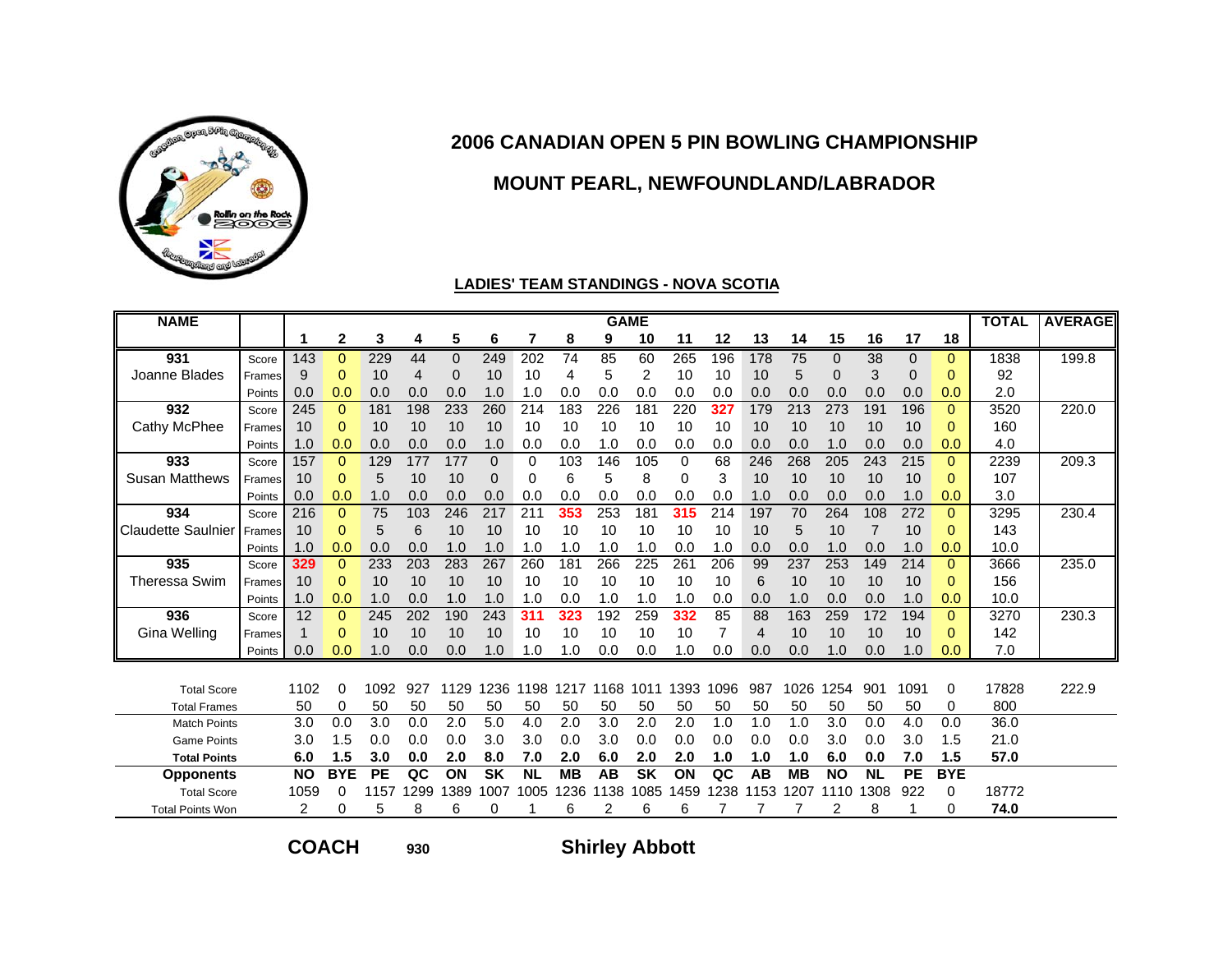

### **MOUNT PEARL, NEWFOUNDLAND/LABRADOR**

#### **LADIES' TEAM STANDINGS - ONTARIO**

| <b>NAME</b>             |        |           |              |                |           |           |              |           |                  |           | <b>GAME</b>    |           |           |           |      |           |             |             |      | <b>TOTAL</b> | <b>AVERAGE</b> |
|-------------------------|--------|-----------|--------------|----------------|-----------|-----------|--------------|-----------|------------------|-----------|----------------|-----------|-----------|-----------|------|-----------|-------------|-------------|------|--------------|----------------|
|                         |        |           | $\mathbf{2}$ | 3              | 4         | 5         | 6            | 7         | 8                | 9         | 10             | 11        | 12        | 13        | 14   | 15        | 16          | 17          | 18   |              |                |
| 631                     | Score  | 209       | 263          | 239            | 284       | 110       | $\Omega$     | 103       | $\overline{271}$ | 398       | $\Omega$       | 370       | 351       | 209       | 259  | 69        | 209         | 268         | 206  | 3818         | 261.5          |
| Kathleen Millar         | Frames | 10        | 10           | 10             | 10        | 6         | $\Omega$     | 5         | 10               | 10        | $\overline{0}$ | 10        | 10        | 10        | 10   | 5         | 10          | 10          | 10   | 146          |                |
|                         | Points | 1.0       | 1.0          | 0.0            | 1.0       | 0.0       | 0.0          | 0.0       | 1.0              | 1.0       | 0.0            | 1.0       | 1.0       | 0.0       | 1.0  | 0.0       | 1.0         | 1.0         | 0.0  | 10.0         |                |
| 632                     | Score  | 91        | 71           | 176            | 83        | 232       | $\Omega$     | 326       | 203              | 297       | $\mathbf 0$    | 311       | 234       | 249       | 203  | 197       | 212         | 281         | 260  | 3426         | 243.0          |
| <b>Kristy Zammit</b>    | Frames | 6         | 3            | 8              | 4         | 10        | $\Omega$     | 10        | 10               | 10        | $\Omega$       | 10        | 10        | 10        | 10   | 10        | 10          | 10          | 10   | 141          |                |
|                         | Points | 0.0       | 0.0          | 0.0            | 1.0       | 0.0       | 0.0          | 1.0       | 1.0              | 1.0       | 0.0            | 0.0       | 0.0       | 1.0       | 0.0  | 1.0       | 0.0         | 1.0         | 0.0  | 7.0          |                |
| 633                     | Score  | 193       | 128          | 37             | 248       | 303       | $\mathbf{0}$ | 231       | 262              | 298       | $\mathbf{0}$   | 58        | 106       | 318       | 283  | 254       | 246         | 224         | 275  | 3464         | 251.0          |
| <b>Elizabeth Nicoll</b> | Frames | 10        | 7            | $\overline{2}$ | 10        | 10        | $\Omega$     | 10        | 10               | 10        | $\Omega$       | 4         | 5         | 10        | 10   | 10        | 10          | 10          | 10   | 138          |                |
|                         | Points | 0.0       | 0.0          | 0.0            | 1.0       | 1.0       | 0.0          | 0.0       | 1.0              | 1.0       | 0.0            | 0.0       | 0.0       | 0.0       | 0.0  | 1.0       | 1.0         | 0.0         | 1.0  | 7.0          |                |
| 634                     | Score  | 197       | 273          | 206            | 275       | 371       | $\Omega$     | 300       | 129              | 0         | $\Omega$       | 175       | 330       | 237       | 197  | 270       | 222         | 248         | 117  | 3547         | 253.4          |
| Kelly Laporte           | Frames | 10        | 10           | 10             | 10        | 10        | $\Omega$     | 10        | 7                | 0         | $\Omega$       | 6         | 10        | 10        | 10   | 10        | 10          | 10          | 7    | 140          |                |
|                         | Points | 0.0       | 1.0          | 0.0            | 1.0       | 1.0       | 0.0          | 1.0       | 0.0              | 0.0       | 0.0            | 0.0       | 1.0       | 1.0       | 0.0  | 1.0       | 0.0         | 1.0         | 0.0  | 8.0          |                |
| 635                     | Score  | 86        | 244          | 250            | 95        | 110       | $\Omega$     | 91        | 65               | 234       | $\Omega$       | 244       | 68        | 116       | 160  | 83        | $\mathbf 0$ | $\Omega$    | 48   | 1894         | 215.2          |
| Sandy Cuthbert          | Frames | 4         | 10           | 10             | 6         | 4         | $\mathbf 0$  | 5         | 3                | 10        | $\Omega$       | 10        | 5         | 4         | 9    | 5         | $\mathbf 0$ | $\mathbf 0$ | 3    | 88           |                |
|                         | Points | 0.0       | 1.0          | 1.0            | 0.0       | 0.0       | 0.0          | 0.0       | 0.0              | 0.0       | 0.0            | 1.0       | 0.0       | 0.0       | 0.0  | 0.0       | 0.0         | 0.0         | 0.0  | 3.0          |                |
| 636                     | Score  | 282       | 283          | 249            | 232       | 263       | $\Omega$     | 300       | 321              | 302       | $\Omega$       | 301       | 270       | 89        | 15   | 282       | 228         | 262         | 319  | 3998         | 272.0          |
| Cynthia Wieland         | Frames | 10        | 10           | 10             | 10        | 10        | 0            | 10        | 10               | 10        | $\Omega$       | 10        | 10        | 6         |      | 10        | 10          | 10          | 10   | 147          |                |
|                         | Points | 1.0       | 1.0          | 1.0            | 0.0       | 1.0       | 0.0          | 1.0       | 1.0              | 1.0       | 0.0            | 1.0       | 1.0       | 0.0       | 0.0  | 0.0       | 1.0         | 1.0         | 1.0  | 12.0         |                |
|                         |        |           |              |                |           |           |              |           |                  |           |                |           |           |           |      |           |             |             |      |              |                |
| <b>Total Score</b>      |        | 1058      | 1262         | 1157           | 1217      | 1389      | 0            | 1351      | 1251             | 1529      | 0              | 1459      | 1359      | 1218      | 1117 | 1155      | 1117        | 1283        | 1225 | 20147        | 251.8          |
| <b>Total Frames</b>     |        | 50        | 50           | 50             | 50        | 50        | 0            | 50        | 50               | 50        | 0              | 50        | 50        | 50        | 50   | 50        | 50          | 50          | 50   | 800          |                |
| <b>Match Points</b>     |        | 2.0       | 4.0          | 2.0            | 4.0       | 3.0       | 0.0          | 3.0       | 4.0              | 4.0       | 0.0            | 3.0       | 3.0       | 2.0       | 1.0  | 3.0       | 3.0         | 4.0         | 2.0  | 47.0         |                |
| <b>Game Points</b>      |        | 0.0       | 3.0          | 0.0            | 3.0       | 3.0       | 1.5          | 3.0       | 3.0              | 3.0       | 1.5            | 3.0       | 3.0       | 0.0       | 0.0  | 3.0       | 3.0         | 3.0         | 0.0  | 36.0         |                |
| <b>Total Points</b>     |        | 2.0       | 7.0          | 2.0            | 7.0       | 6.0       | 1.5          | 6.0       | 7.0              | 7.0       | 1.5            | 6.0       | 6.0       | 2.0       | 1.0  | 6.0       | 6.0         | 7.0         | 2.0  | 83.0         |                |
| <b>Opponents</b>        |        | <b>SK</b> | QC           | <b>MB</b>      | <b>PE</b> | <b>NS</b> | <b>BYE</b>   | <b>NO</b> | AB               | <b>NL</b> | <b>BYE</b>     | <b>NS</b> | <b>PE</b> | <b>NL</b> | AB   | <b>SK</b> | <b>NO</b>   | <b>MB</b>   | QC   |              |                |
| <b>Total Score</b>      |        | 1212      | 1220         | 1201           | 1074      | 1129      | 0            | 238       | 1057             | 1350      | 0              | 1393      | 1141      | 1220      | 1277 | 1145      | 1105        | 1122        | 1316 | 19200        |                |
| <b>Total Points Won</b> |        | 6         |              | 6              |           | 2         | 0            | 2         |                  |           | 0              | 2         | 2         | 6         |      |           | 2           |             | 6    | 48.0         |                |

**COACH**

**630**

**Joe Zammit**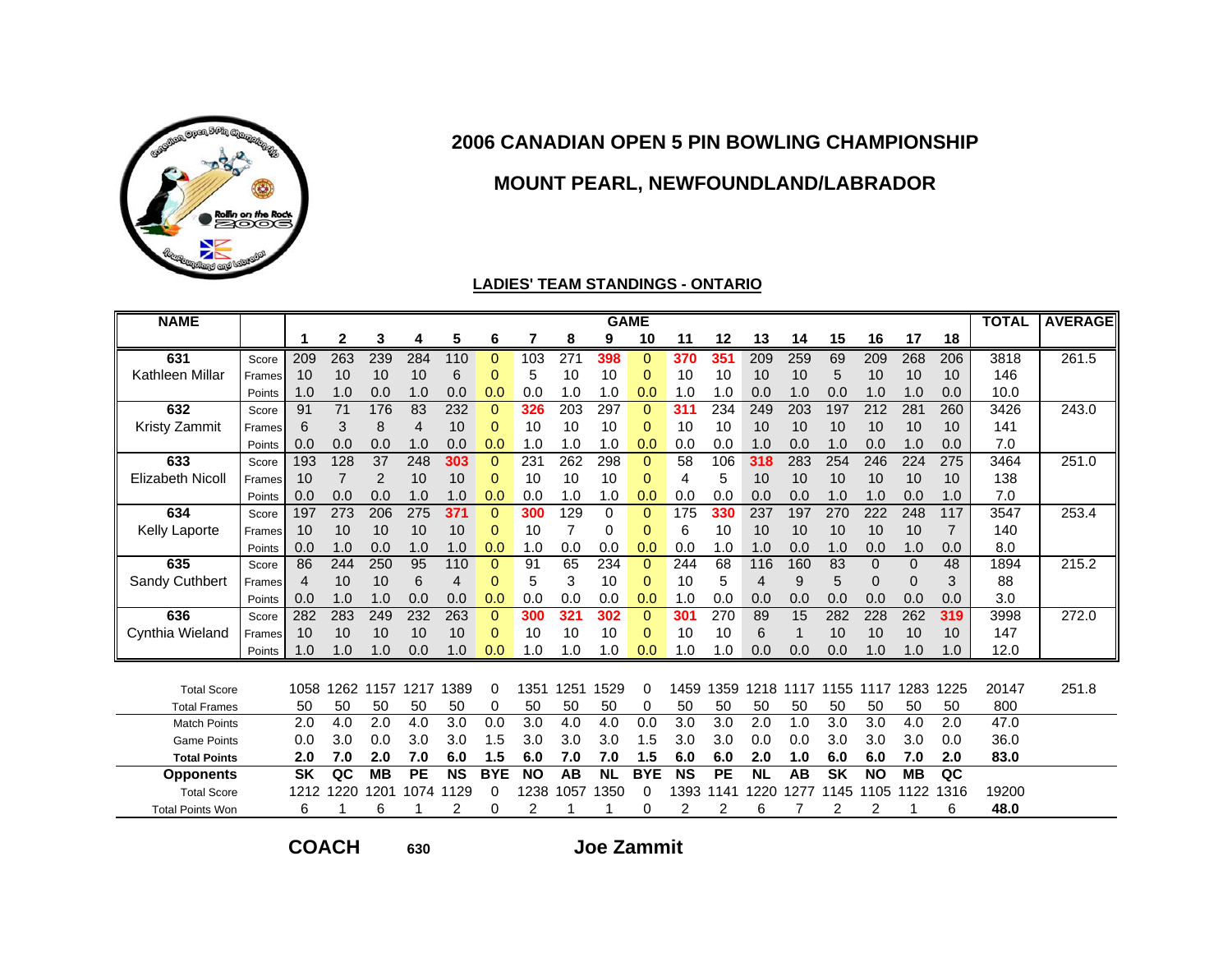

### **MOUNT PEARL, NEWFOUNDLAND/LABRADOR**

#### **LADIES' TEAM STANDINGS - PRINCE EDWARD ISLAND**

| <b>NAME</b>             |        |              |              |           |      |           |      |           |                |                | <b>GAME</b> |           |      |      |           |              |           |                |                | <b>TOTAL</b> | <b>AVERAGE</b> |
|-------------------------|--------|--------------|--------------|-----------|------|-----------|------|-----------|----------------|----------------|-------------|-----------|------|------|-----------|--------------|-----------|----------------|----------------|--------------|----------------|
|                         |        | 1            | $\mathbf{2}$ | 3         | 4    | 5         | 6    | 7         | 8              | 9              | 10          | 11        | 12   | 13   | 14        | 15           | 16        | 17             | 18             |              |                |
| 1031                    | Score  | $\mathbf{0}$ | 108          | $\Omega$  | 275  | 127       | 45   | 158       | 34             | 236            | 171         | 28        | 214  | 167  | 41        | $\Omega$     | 208       | 184            | 184            | 2180         | 198.2          |
| Nina Costain            | Frames | $\Omega$     | 6            | 0         | 10   | 8         | 2    | 8         | 2              | 10             | 9           | 2         | 10   | 10   | 3         | $\Omega$     | 10        | 10             | 10             | 110          |                |
|                         | Points | 0.0          | 0.0          | 0.0       | 1.0  | 0.0       | 1.0  | 0.0       | 0.0            | 0.0            | 0.0         | 0.0       | 0.0  | 0.0  | 0.0       | 0.0          | 0.0       | 0.0            | 0.0            | 2.0          |                |
| 1032                    | Score  | $\Omega$     | 287          | 209       | 237  | 230       | 229  | 294       | 154            | 30             | 236         | 185       | 18   | 89   | 298       | $\Omega$     | 206       | 90             | 45             | 2837         | 227.0          |
| Kathy Taylor            | Frames | $\mathbf 0$  | 10           | 10        | 10   | 10        | 10   | 10        | 8              | $\overline{2}$ | 10          | 10        | 2    | 4    | 10        | $\Omega$     | 10        | 6              | 3              | 125          |                |
|                         | Points | 0.0          | 1.0          | 0.0       | 0.0  | 0.0       | 0.0  | 1.0       | 0.0            | 0.0            | 0.0         | 0.0       | 0.0  | 0.0  | 1.0       | 0.0          | 0.0       | 0.0            | 0.0            | 3.0          |                |
| 1033                    | Score  | $\Omega$     | 261          | 244       | 194  | 168       | 217  | 246       | 304            | 255            | 222         | 278       | 277  | 231  | 234       | $\Omega$     | 233       | 199            | 258            | 3821         | 238.8          |
| Mary-Jo McKenzie-Daltor | Frames | $\Omega$     | 10           | 10        | 10   | 10        | 10   | 10        | 10             | 10             | 10          | 10        | 10   | 10   | 10        | $\Omega$     | 10        | 10             | 10             | 160          |                |
|                         | Points | 0.0          | 1.0          | 0.0       | 0.0  | 0.0       | 0.0  | 0.0       | 1.0            | 1.0            | 0.0         | 1.0       | 1.0  | 0.0  | 0.0       | 0.0          | 1.0       | 0.0            | 1.0            | 7.0          |                |
| 1034                    | Score  | $\Omega$     | 198          | 294       | 136  | 23        | 240  | 231       | 226            | 186            | 9           | 153       | 146  | 320  | 254       | $\Omega$     | 90        | 72             | 253            | 2831         | 226.5          |
| Amanda Burns            | Frames | $\Omega$     | 10           | 10        | 8    | 2         | 10   | 10        | 10             | 8              |             | 8         | 8    | 10   | 10        | $\Omega$     | 6         | $\overline{4}$ | 10             | 125          |                |
|                         | Points | 0.0          | 0.0          | 1.0       | 0.0  | 0.0       | 1.0  | 1.0       | 0.0            | 0.0            | 0.0         | 0.0       | 0.0  | 1.0  | 1.0       | 0.0          | 0.0       | 0.0            | 1.0            | 6.0          |                |
| 1035                    | Score  | $\Omega$     | 269          | 217       | 191  | 170       | 145  | 30        | 303            | 274            | 248         | 233       | 230  | 81   | 216       | 0            | 233       | 211            | 131            | 3182         | 222.5          |
| Joanie MacLeod          | Frames | $\Omega$     | 10           | 10        | 10   | 10        | 8    | 2         | 10             | 10             | 10          | 10        | 10   | 6    | 10        | $\Omega$     | 10        | 10             | $\overline{7}$ | 143          |                |
|                         | Points | 0.0          | 1.0          | 1.0       | 0.0  | 0.0       | 0.0  | 0.0       | 1.0            | 0.0            | 1.0         | 0.0       | 0.0  | 0.0  | 0.0       | 0.0          | 1.0       | 1.0            | 0.0            | 6.0          |                |
| 1036                    | Score  | $\mathbf{0}$ | 73           | 193       | 41   | 210       | 197  | 258       | 281            | 236            | 286         | 391       | 256  | 269  | 114       | $\mathbf{0}$ | 92        | 166            | 235            | 3298         | 240.7          |
| Kim Longaphie           | Frames | 0            | 4            | 10        | 2    | 10        | 10   | 10        | 10             | 10             | 10          | 10        | 10   | 10   |           | $\Omega$     | 4         | 10             | 10             | 137          |                |
|                         | Points | 0.0          | 1.0          | 0.0       | 0.0  | 0.0       | 0.0  | 1.0       | 1.0            | 0.0            | 1.0         | 1.0       | 1.0  | 0.0  | 0.0       | 0.0          | 1.0       | 0.0            | 0.0            | 7.0          |                |
|                         |        |              |              |           |      |           |      |           |                |                |             |           |      |      |           |              |           |                |                |              |                |
| <b>Total Score</b>      |        | 0            | 1196         | 1157      | 1074 | 928       | 1073 | 1217      | 1302           | 1217           | 1172        | 1268      | 1141 | 1157 | 1157      | 0            | 1062      | 922            | 1106           | 18149        | 226.9          |
| <b>Total Frames</b>     |        | 0            | 50           | 50        | 50   | 50        | 50   | 50        | 50             | 50             | 50          | 50        | 50   | 50   | 50        | 0            | 50        | 50             | 50             | 800          |                |
| <b>Match Points</b>     |        | 0.0          | 4.0          | 2.0       | 1.0  | 0.0       | 2.0  | 3.0       | 3.0            | 1.0            | 2.0         | 2.0       | 2.0  | 1.0  | 2.0       | 0.0          | 3.0       | 1.0            | 2.0            | 31.0         |                |
| <b>Game Points</b>      |        | 1.5          | 3.0          | 3.0       | 0.0  | 0.0       | 0.0  | 0.0       | 3.0            | 0.0            | 0.0         | 0.0       | 0.0  | 0.0  | 0.0       | 1.5          | 0.0       | 0.0            | 3.0            | 15.0         |                |
| <b>Total Points</b>     |        | 1.5          | 7.0          | 5.0       | 1.0  | 0.0       | 2.0  | 3.0       | 6.0            | 1.0            | 2.0         | 2.0       | 2.0  | 1.0  | 2.0       | 1.5          | 3.0       | 1.0            | 5.0            | 46.0         |                |
| <b>Opponents</b>        |        | <b>BYE</b>   | <b>NO</b>    | <b>NS</b> | ON   | <b>MB</b> | AB   | <b>SK</b> | <b>NL</b>      | QC             | AB          | <b>MB</b> | ON   | QC   | <b>NL</b> | <b>BYE</b>   | <b>SK</b> | <b>NS</b>      | <b>NO</b>      |              |                |
| <b>Total Score</b>      |        | 0            | 107          | 1092      | 1217 | 1217      | 1129 | 1227      | 204            | 1394           | 1292        | 276       | 1359 | 1187 | 300       | 0            | 1240      | 1091           | 1082           | 19378        |                |
| <b>Total Points Won</b> |        | 0            |              | 3         |      | 8         | 6    | 5         | $\overline{2}$ |                | 6           | 6         | 6    |      | 6         | 0            | 5         |                | 3              | 85.0         |                |

**COACH**

**<sup>1030</sup> Rickey Burns**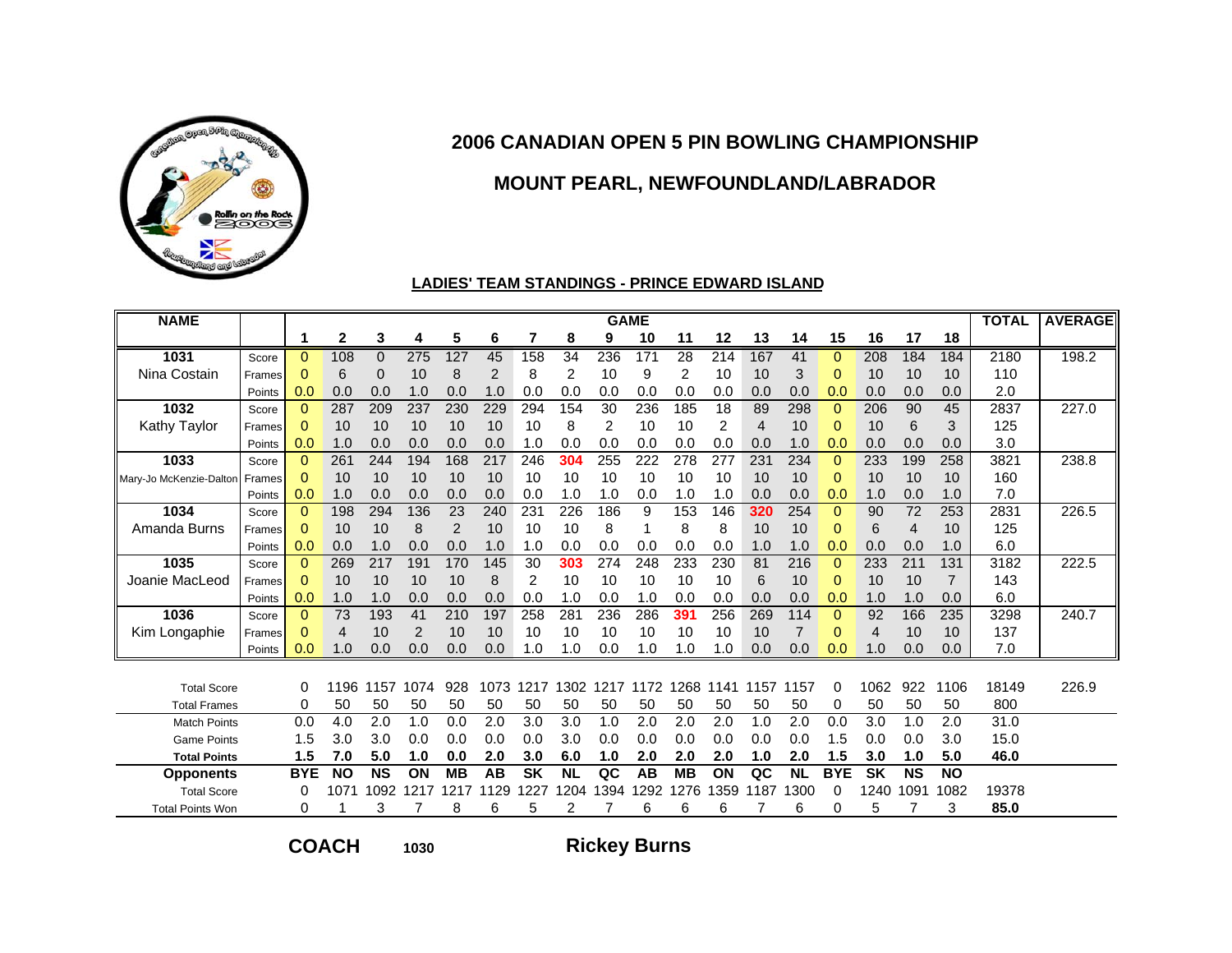

# **MOUNT PEARL, NEWFOUNDLAND/LABRADOR**

#### **LADIES' TEAM STANDINGS - QUEBEC**

| <b>NAME</b>                      |        | <b>GAME</b> |                 |           |              |           |           |            |           |                 |           |           |           |                 |                          |      |             |           |                | <b>TOTAL</b> | <b>AVERAGE</b> |
|----------------------------------|--------|-------------|-----------------|-----------|--------------|-----------|-----------|------------|-----------|-----------------|-----------|-----------|-----------|-----------------|--------------------------|------|-------------|-----------|----------------|--------------|----------------|
|                                  |        |             | $\mathbf{2}$    | 3         | 4            | 5         | 6         | 7          | 8         | 9               | 10        | 11        | 12        | 13              | 14                       | 15   | 16          | 17        | 18             |              |                |
| 831                              | Score  | 291         | 276             | 326       | 252          | 228       | 255       | 0          | 258       | 355             | 90        | 152       | 240       | 212             | 103                      | 94   | 0           | 144       | 0              | 3276         | 252.0          |
| <b>Natalie Trudel</b>            | Frames | 10          | 10              | 10        | 10           | 10        | 10        | 0          | 10        | 10              | 6         | 5         | 10        | 10              | 6                        | 5    | $\mathbf 0$ | 8         | 0              | 130          |                |
|                                  | Points | 0.0         | 0.0             | 1.0       | 1.0          | 0.0       | 1.0       | 0.0        | 1.0       | 1.0             | 0.0       | 1.0       | 1.0       | 0.0             | 0.0                      | 0.0  | 0.0         | 0.0       | 0.0            | 7.0          |                |
| 832                              | Score  | 229         | $\mathbf 0$     | 215       | $\mathbf{0}$ | 120       | 216       | $\Omega$   | 343       | 305             | 276       | 58        | 85        | 211             | 206                      | 83   | $\mathbf 0$ | 57        | 282            | 2686         | 239.8          |
| <b>Nathalie Parent</b>           | Frames | 10          | 0               | 10        | $\mathbf 0$  | 6         | 10        | 0          | 10        | 10              | 10        | 5         | 4         | 10              | 10                       | 5    | 0           | 2         | 10             | 112          |                |
|                                  | Points | 0.0         | 0.0             | 0.0       | 0.0          | 1.0       | 0.0       | 0.0        | 1.0       | 1.0             | 1.0       | 0.0       | 0.0       | 1.0             | 1.0                      | 0.0  | 0.0         | 0.0       | 0.0            | 6.0          |                |
| 833                              | Score  | 244         | 231             | 279       | 284          | 238       | 307       | 0          | 234       | 228             | 325       | 234       | 218       | 266             | 376                      | 219  | $\mathbf 0$ | 266       | 201            | 4150         | 259.4          |
| <b>I</b> Hélène Godmairel Frames |        | 10          | 10              | 10        | 10           | 10        | 10        | $\Omega$   | 10        | 10              | 10        | 10        | 10        | 10              | 10                       | 10   | 0           | 10        | 10             | 160          |                |
|                                  | Points | 1.0         | 0.0             | 1.0       | 1.0          | 1.0       | 1.0       | 0.0        | 1.0       | 0.0             | 1.0       | 0.0       | 1.0       | 1.0             | 1.0                      | 0.0  | 0.0         | 0.0       | 0.0            | 10.0         |                |
| 834                              | Score  | 303         | 263             | 278       | 306          | 237       | 253       | $\Omega$   | 239       | 265             | 266       | 235       | 105       | 132             | 250                      | 311  | $\Omega$    | 212       | 308            | 3963         | 262.5          |
| <b>Isabelle Plante</b>           | Frames | 10          | 10              | 10        | 10           | 10        | 10        | 0          | 10        | 10              | 10        | 10        | 6         | 5               | 10                       | 10   | 0           | 10        | 10             | 151          |                |
|                                  | Points | 1.0         | 1.0             | 1.0       | 1.0          | 1.0       | 0.0       | 0.0        | 1.0       | 1.0             | 0.0       | 0.0       | 0.0       | 0.0             | 1.0                      | 1.0  | 0.0         | 0.0       | 1.0            | 10.0         |                |
| 835                              | Score  | 285         | 255             | 283       | 224          | 283       | 78        | 0          | 0         | $\Omega$        | 228       | 215       | 382       | 286             | 281                      | 252  | $\mathbf 0$ | 195       | 225            | 3472         | 257.2          |
| <b>Isabelle Savard</b>           | Frames | 10          | 10              | 10        | 10           | 10        | 5         | 0          | 0         | 0               | 10        | 10        | 10        | 10              | 10                       | 10   | 0           | 10        | 10             | 135          |                |
|                                  | Points | 1.0         | 0.0             | 1.0       | 1.0          | 1.0       | 0.0       | 0.0        | 0.0       | 0.0             | 1.0       | 1.0       | 1.0       | 1.0             | 1.0                      | 0.0  | 0.0         | 0.0       | 1.0            | 10.0         |                |
| 836                              | Score  | $\Omega$    | 195             | $\Omega$  | 233          | 66        | 83        | 0          | 321       | 241             | 93        | 232       | 208       | 80              | 128                      | 241  | $\Omega$    | 256       | 300            | 2677         | 239.0          |
| Marie-Josée Thibault             | Frames | 0           | 10              | 0         | 10           | 4         | 5         | 0          | 10        | 10              | 4         | 10        | 10        | 5               | 4                        | 10   | 0           | 10        | 10             | 112          |                |
|                                  | Points | 0.0         | 0.0             | 0.0       | 1.0          | 0.0       | 0.0       | 0.0        | 1.0       | 1.0             | 0.0       | 1.0       | 1.0       | 1.0             | 1.0                      | 0.0  | 0.0         | 1.0       | 1.0            | 9.0          |                |
|                                  |        |             |                 |           |              |           |           |            |           |                 |           |           |           |                 |                          |      |             |           |                |              |                |
| <b>Total Score</b>               |        | 1352        | 1220            | 1381      | 1299         | 1172      | 1192      |            | 1395      | 1394            | 1278      | 1126      | 1238      | 1187            | 1344                     | 1200 | 0           | 1130      | 1316           | 20224        | 252.8          |
| <b>Total Frames</b>              |        | 50          | 50              | 50        | 50           | 50        | 50        | 0          | 50        | 50              | 50        | 50        | 50        | 50              | 50                       | 50   | 0           | 50        | 50             | 800          |                |
| <b>Match Points</b>              |        | 3.0         | 1.0             | 4.0       | 5.0          | 4.0       | 2.0       | 0.0        | 5.0       | 4.0             | 3.0       | 3.0       | 4.0       | 4.0             | 5.0                      | 1.0  | 0.0         | 1.0       | 3.0            | 52.0         |                |
| <b>Game Points</b>               |        | 3.0         | 0.0             | 3.0       | 3.0          | 3.0       | 0.0       | 1.5        | 3.0       | 3.0             | 0.0       | 0.0       | 3.0       | 3.0             | 3.0                      | 0.0  | 1.5         | 0.0       | 3.0            | 33.0         |                |
| <b>Total Points</b>              |        | 6.0         | 1.0             | 7.0       | 8.0          | 7.0       | 2.0       | 1.5        | 8.0       | 7.0             | 3.0       | 3.0       | 7.0       | 7.0             | 8.0                      | 1.0  | 1.5         | 1.0       | 6.0            | 85.0         |                |
| <b>Opponents</b>                 |        | AB          | $\overline{ON}$ | <b>NL</b> | <b>NS</b>    | <b>NO</b> | <b>MB</b> | <b>BYE</b> | <b>SK</b> | $\overline{PE}$ | <b>MB</b> | <b>NO</b> | <b>NS</b> | $\overline{PE}$ | $\overline{\mathsf{SK}}$ | AB   | <b>BYE</b>  | <b>NL</b> | ON             |              |                |
| <b>Total Score</b>               |        | 1325        | 1262            | 1186      | 927          | 997       | 1344      | 0          | 1061      | 1217            | 1306      | 164       | 1096      | 1157            | 1048                     | 322  | 0           | 1284      | 225            | 18921        |                |
| <b>Total Points Won</b>          |        | 2           |                 |           | 0            |           | 6         | 0          | 0         |                 | 5         | 5         |           |                 | O                        |      | 0           |           | $\overline{2}$ | 46.0         |                |

**COACH**

**<sup>830</sup> Luc Duguay**